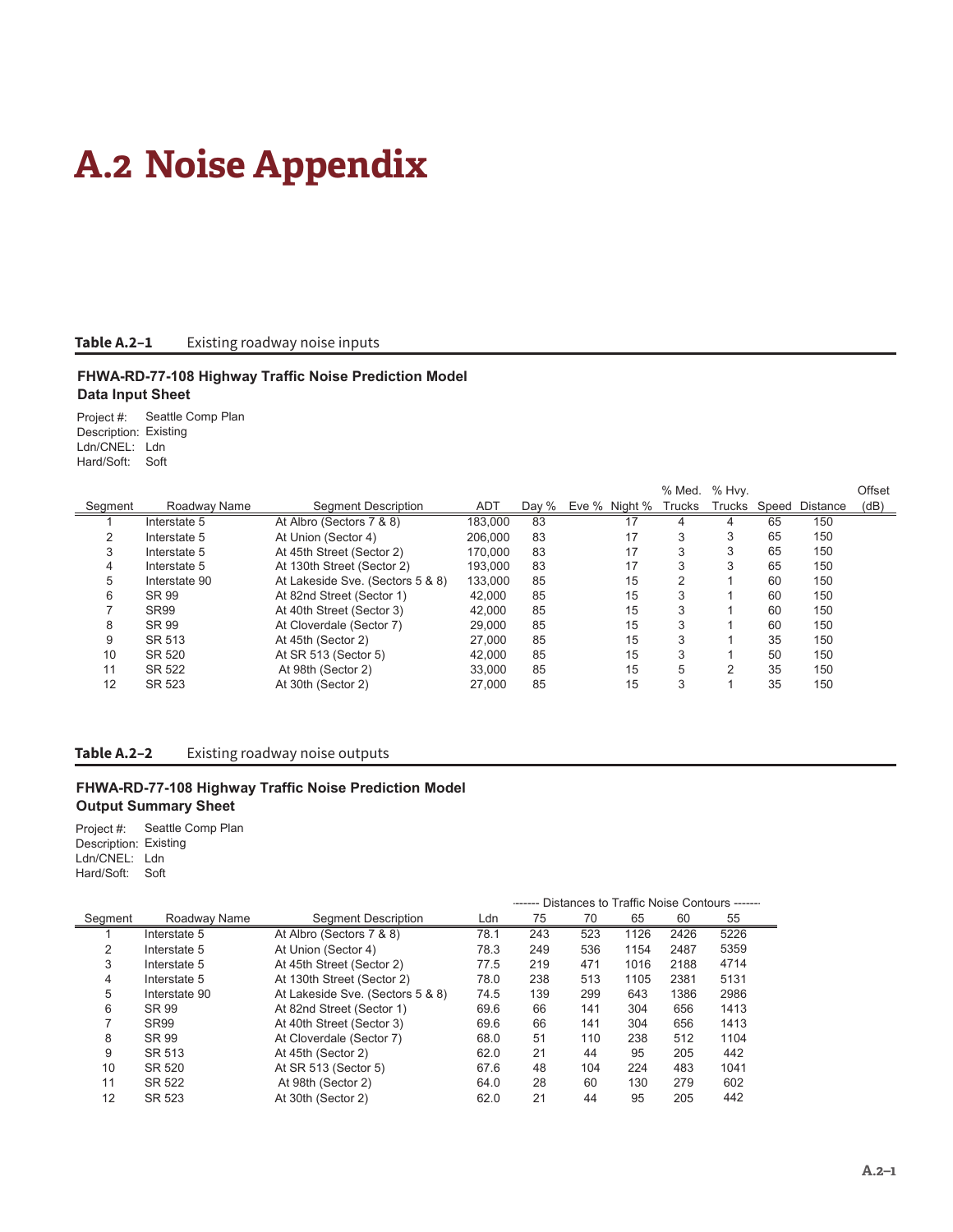Seattle Comprehensive Plan Update **Draft EIS** May 4, 2015

2. ALTERNATIVES 3. ANALYSIS 4. REFERENCES

# **APPENDICES**

#### **Table A.2–3** Alternatives 1 and 4 roadway noise inputs

## **FHWA-RD-77-108 Highway Traffic Noise Prediction Model Data Input Sheet**

Project #: Seattle Comp Plan Description: 2035 Alt 1 and Alt 4 Ldn/CNEL: Ldn Hard/Soft: Soft

**A.2 Noise**

|         |               |                                  |            |       |               | % Med.        | $%$ Hvy. |    |                | Offset |
|---------|---------------|----------------------------------|------------|-------|---------------|---------------|----------|----|----------------|--------|
| Segment | Roadway Name  | Segment Description              | <b>ADT</b> | Day % | Eve % Night % | <b>Trucks</b> | Trucks   |    | Speed Distance | (dB)   |
|         | Interstate 5  | At Albro (Sectors 7 & 8)         | 198.210    | 83    | 17            |               |          | 65 | 150            |        |
|         | Interstate 5  | At Union (Sector 4)              | 223.122    | 83    | 17            | 3             | 3        | 65 | 150            |        |
| 3       | Interstate 5  | At 45th Street (Sector 2)        | 184.129    | 83    | 17            | 3             | 3        | 65 | 150            |        |
| 4       | Interstate 5  | At 130th Street (Sector 2)       | 209.041    | 83    | 17            |               | 3        | 65 | 150            |        |
| 5       | Interstate 90 | At Lakeside Sve. (Sectors 5 & 8) | 144.054    | 85    | 15            |               |          | 60 | 150            |        |
| 6       | SR 99         | At 82nd Street (Sector 1)        | 45.491     | 85    | 15            | 3             |          | 60 | 150            |        |
|         | SR99          | At 40th Street (Sector 3)        | 45.491     | 85    | 15            | 3             |          | 60 | 150            |        |
| 8       | SR 99         | At Cloverdale (Sector 7)         | 31.410     | 85    | 15            | 3             |          | 60 | 150            |        |
| 9       | SR 513        | At 45th (Sector 2)               | 29.244     | 85    | 15            | 3             |          | 35 | 150            |        |
| 10      | SR 520        | At SR 513 (Sector 5)             | 45.491     | 85    | 15            | 3             |          | 50 | 150            |        |
| 11      | SR 522        | At 98th (Sector 2)               | 35.743     | 85    | 15            | 5             | 2        | 35 | 150            |        |
| 12      | SR 523        | At 30th (Sector 2)               | 29.244     | 85    | 15            | 3             |          | 35 | 150            |        |

**Table A.2–4** Alternatives 1 and 4 roadway noise outputs

## **FHWA-RD-77-108 Highway Traffic Noise Prediction Model Output Summary Sheet**

Project #: Seattle Comp Plan Description: 2035 Alt 1 and Alt 4 Ldn/CNEL: Ldn Hard/Soft: Soft

|         |               |                                  |      | ------ Distances to Traffic Noise Contours ------ |     |      |      |      |  |
|---------|---------------|----------------------------------|------|---------------------------------------------------|-----|------|------|------|--|
| Segment | Roadway Name  | <b>Segment Description</b>       | Ldn  | 75                                                | 70  | 65   | 60   | 55   |  |
|         | Interstate 5  | At Albro (Sectors 7 & 8)         | 78.5 | 256                                               | 551 | 1187 | 2558 | 5512 |  |
| 2       | Interstate 5  | At Union (Sector 4)              | 78.6 | 262                                               | 565 | 1218 | 2623 | 5651 |  |
| 3       | Interstate 5  | At 45th Street (Sector 2)        | 77.8 | 231                                               | 497 | 1071 | 2308 | 4972 |  |
| 4       | Interstate 5  | At 130th Street (Sector 2)       | 78.4 | 251                                               | 541 | 1166 | 2512 | 5411 |  |
| 5       | Interstate 90 | At Lakeside Sve. (Sectors 5 & 8) | 74.8 | 146                                               | 315 | 678  | 1462 | 3149 |  |
| 6       | SR 99         | At 82nd Street (Sector 1)        | 70.0 | 69                                                | 149 | 321  | 692  | 1490 |  |
|         | <b>SR99</b>   | At 40th Street (Sector 3)        | 70.0 | 69                                                | 149 | 321  | 692  | 1490 |  |
| 8       | SR 99         | At Cloverdale (Sector 7)         | 68.3 | 54                                                | 116 | 251  | 540  | 1164 |  |
| 9       | SR 513        | At 45th (Sector 2)               | 62.4 | 22                                                | 47  | 100  | 216  | 466  |  |
| 10      | SR 520        | At SR 513 (Sector 5)             | 68.0 | 51                                                | 110 | 236  | 509  | 1098 |  |
| 11      | SR 522        | At 98th (Sector 2)               | 64.4 | 29                                                | 63  | 137  | 295  | 635  |  |
| 12      | SR 523        | At 30th (Sector 2)               | 62.4 | 22                                                | 47  | 100  | 216  | 466  |  |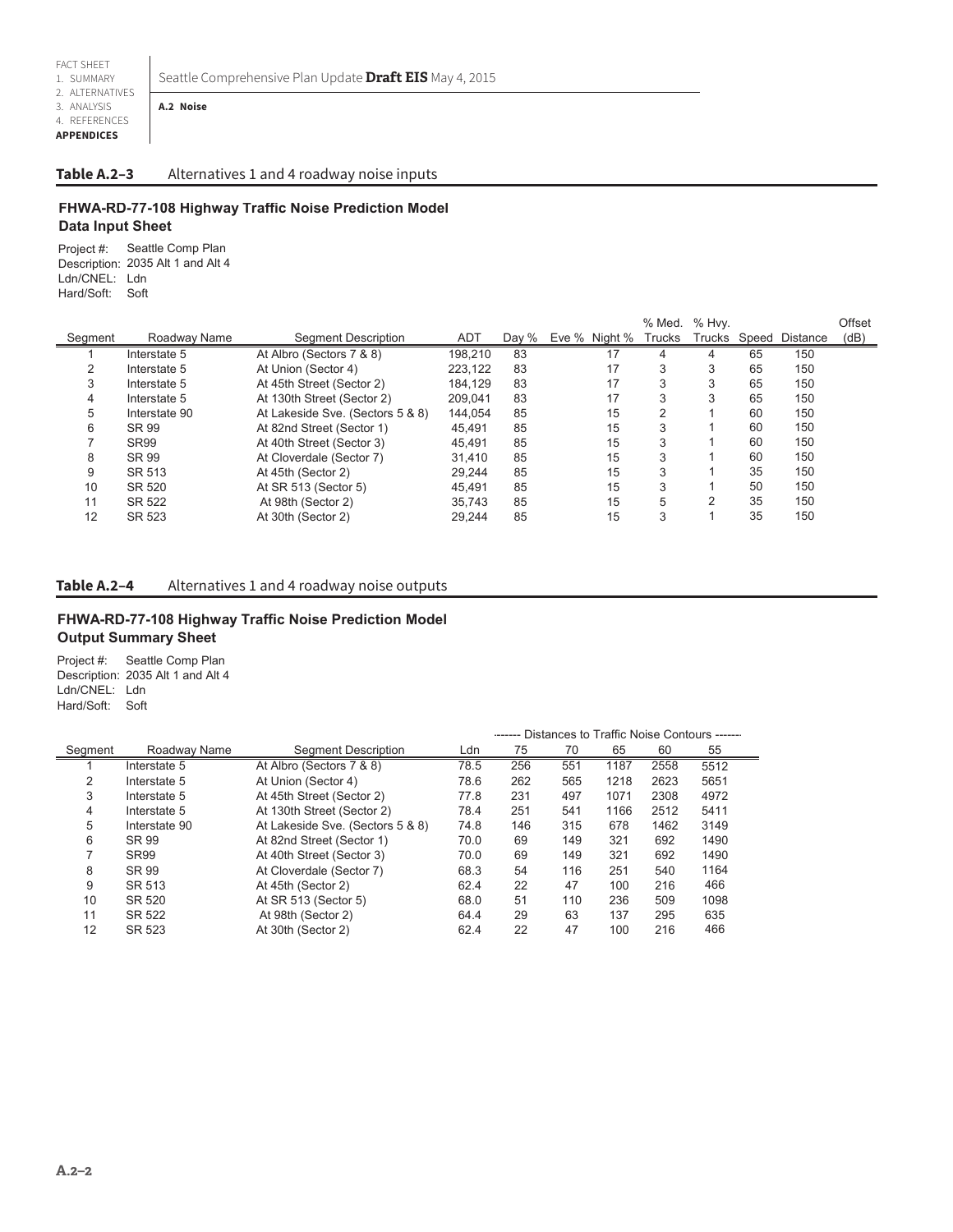4. REFERENCES **A.2 Noise**

**APPENDICES**

# **Table A.2–5** Alternative 2 roadway noise inputs

## **FHWA-RD-77-108 Highway Traffic Noise Prediction Model Data Input Sheet**

Project #: Description: Ldn/CNEL: Ldn Hard/Soft: Soft Seattle Comp Plan 2035 Alt 2

|         |               |                                  |         |       |               | % Med. | % Hvy. |    |                | Offset |
|---------|---------------|----------------------------------|---------|-------|---------------|--------|--------|----|----------------|--------|
| Segment | Roadway Name  | Segment Description              | ADT     | Day % | Eve % Night % | Trucks | Trucks |    | Speed Distance | (dB)   |
|         | Interstate 5  | At Albro (Sectors 7 & 8)         | 196.637 | 83    | 17            |        | 4      | 65 | 150            |        |
|         | Interstate 5  | At Union (Sector 4)              | 221.350 | 83    | 17            | 3      | 3      | 65 | 150            |        |
| 3       | Interstate 5  | At 45th Street (Sector 2)        | 182.668 | 83    | 17            | 3      | 3      | 65 | 150            |        |
| 4       | Interstate 5  | At 130th Street (Sector 2)       | 207.382 | 83    | 17            | 3      | 3      | 65 | 150            |        |
| 5       | Interstate 90 | At Lakeside Sve. (Sectors 5 & 8) | 142.911 | 85    | 15            | っ      |        | 60 | 150            |        |
| 6       | SR 99         | At 82nd Street (Sector 1)        | 45.130  | 85    | 15            | 3      |        | 60 | 150            |        |
|         | <b>SR99</b>   | At 40th Street (Sector 3)        | 45.130  | 85    | 15            | 3      |        | 60 | 150            |        |
| 8       | SR 99         | At Cloverdale (Sector 7)         | 31.161  | 85    | 15            | 3      |        | 60 | 150            |        |
| 9       | SR 513        | At 45th (Sector 2)               | 29.012  | 85    | 15            | 3      |        | 35 | 150            |        |
| 10      | SR 520        | At SR 513 (Sector 5)             | 45.130  | 85    | 15            | 3      |        | 50 | 150            |        |
| 11      | SR 522        | At 98th (Sector 2)               | 35.459  | 85    | 15            | 5      | 2      | 35 | 150            |        |
| 12      | SR 523        | At 30th (Sector 2)               | 29.012  | 85    | 15            | 3      |        | 35 | 150            |        |

## Table A.2-6 Alternative 2 roadway noise outputs

## **FHWA-RD-77-108 Highway Traffic Noise Prediction Model Output Summary Sheet**

Project #: Seattle Comp Plan Description: 2035 Alt 2 Ldn/CNEL: Ldn Hard/Soft: Soft

|         |                  |                                  | Distances to Traffic Noise Contours ------ |     |     |      |      |      |
|---------|------------------|----------------------------------|--------------------------------------------|-----|-----|------|------|------|
| Segment | Roadway Name     | Segment Description              | Ldn                                        | 75  | 70  | 65   | 60   | 55   |
|         | Interstate 5     | At Albro (Sectors 7 & 8)         | 78.4                                       | 254 | 548 | 1181 | 2545 | 5483 |
| 2       | Interstate 5     | At Union (Sector 4)              | 78.6                                       | 261 | 562 | 1211 | 2609 | 5622 |
| 3       | Interstate 5     | At 45th Street (Sector 2)        | 77.8                                       | 230 | 495 | 1066 | 2296 | 4946 |
| 4       | Interstate 5     | At 130th Street (Sector 2)       | 78.3                                       | 250 | 538 | 1160 | 2498 | 5382 |
| 5       | Interstate 90    | At Lakeside Sve. (Sectors 5 & 8) | 74.8                                       | 145 | 313 | 675  | 1454 | 3132 |
| 6       | SR 99            | At 82nd Street (Sector 1)        | 69.9                                       | 69  | 148 | 319  | 688  | 1482 |
|         | SR <sub>99</sub> | At 40th Street (Sector 3)        | 69.9                                       | 69  | 148 | 319  | 688  | 1482 |
| 8       | SR 99            | At Cloverdale (Sector 7)         | 68.3                                       | 54  | 116 | 249  | 537  | 1158 |
| 9       | SR 513           | At 45th (Sector 2)               | 62.3                                       | 22  | 46  | 100  | 215  | 464  |
| 10      | SR 520           | At SR 513 (Sector 5)             | 67.9                                       | 51  | 109 | 235  | 507  | 1092 |
| 11      | SR 522           | At 98th (Sector 2)               | 64.4                                       | 29  | 63  | 136  | 293  | 631  |
| 12      | SR 523           | At 30th (Sector 2)               | 62.3                                       | 22  | 46  | 100  | 215  | 464  |